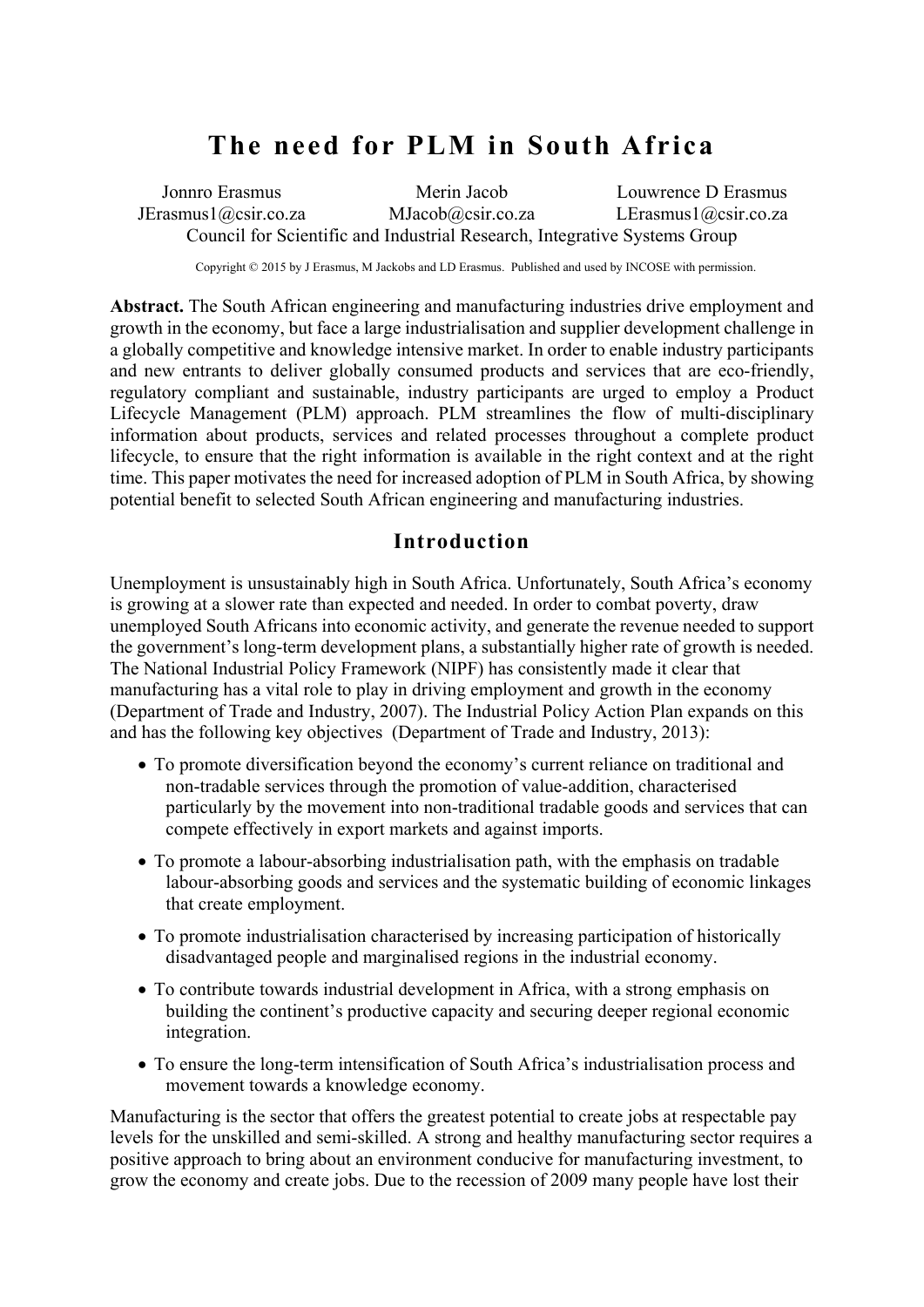jobs, many small business owners have closed their doors and the number of companies going insolvent is far too high (Stewart Jennings, 2012).

A strong and growing manufacturing sector is of vital importance for a prosperous South Africa. The Manufacturing Circle highlights the following statistics (Stewart Jennings, 2012):

- The manufacturing sector in SA employs around 1.7 million people;
- Manufacturing output accounts for approximately 15% of GDP, although the World Bank has shown that this has decreased to below 12% in 2014 (Trading Economics, 2015);
- For every R1 invested in manufacturing there is R1.13 of value addition to the SA economy;
- Manufacturing is among the top three multiplier sectors in terms of value addition, job creation, export earnings and revenue generation;
- Manufacturing provides the base load and scale for key national infrastructure such as electricity generation and municipal services;
- Manufacturing provides the only viable means of beneficiating natural resources in SA.

# **Problem Statement**

The growth and competitiveness of manufacturing in South African has dramatically decreased over the last two decades, negatively affecting the national import versus export ratio (Pillay, 2013). This in turn has led to fiscal deficit, job losses and decreased economic growth. In response, the government has placed renewed focus on localisation through the Industrial Policy Action Plan (IPAP). This plan identified the following 16 industry sectors to be targeted for governmental support in an attempt to increase local production (Department of Trade and Industry, 2013):

- Clothing, textiles, footwear and leather;
- Automotive products, components, medium/heavy commercial vehicles;
- Plastics and pharmaceuticals;
- Metals fabrication, capital and rail transport equipment;
- Agro-processing;
- Forestry, timber, paper, pulp and furniture;
- Business process services;
- Creative industries: Crafts, music and film.
- Green & energy-saving industries;
- Downstream mineral beneficiation;
- Upstream oil & gas services and equipment;
- Boatbuilding.
- Nuclear;
- Advanced materials: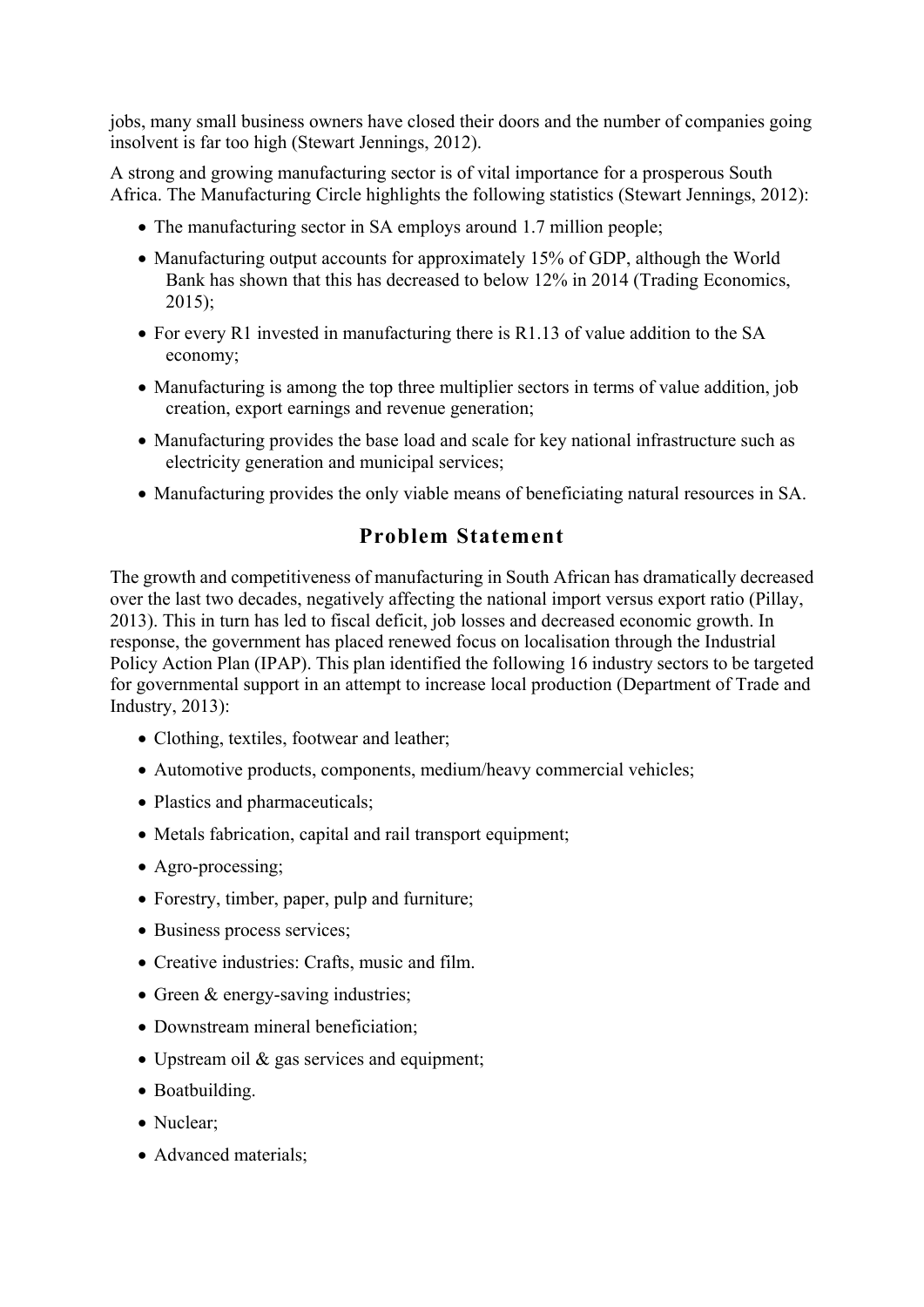- Aerospace and defence;
- Electrotechnical and ICT.

Modern manufacturing is complicated though, with globalisation calling for more specialised facilities and production lines. Even though the product itself may be quite simple, the production process and supply chain may be complicated. It has been shown that even traditional products are rapidly increasing in intricacy, due to the need for customisation, personalisation, sustainability and the addition of electronic equipment (Vermaas et al., 2009). Figure 1 illustrates the increasing complexity of products.



**Figure 1: Increasing levels of complexity (Scheel et al., 2010)**

As a brief example of the increase in complication, modern luxury vehicles have code executing more than 50 electronic control units, with code bases in the order of one hundred million lines of code. Industry analysts calculate that 40% of the market value and 80% of automotive innovation is now computer based, making software a major contributor to the price and value of a vehicle (Reyes, 2014). It is not unusual for Tier 1 OEMs to employ several hundred software engineers to develop, integrate, and test software.

To deal with this growing problem, the automotive industry responded with collaboration and cooperation, by establishing the AUTOSAR alliance with the mandate to cooperate on standards and rather compete on implementation (Daehyun Kum et al., 2008). The primary goal of the consortium is to remove the proprietary solutions and enable standardised, productised and predictable software products. The objective of the AUTOSAR software architecture is to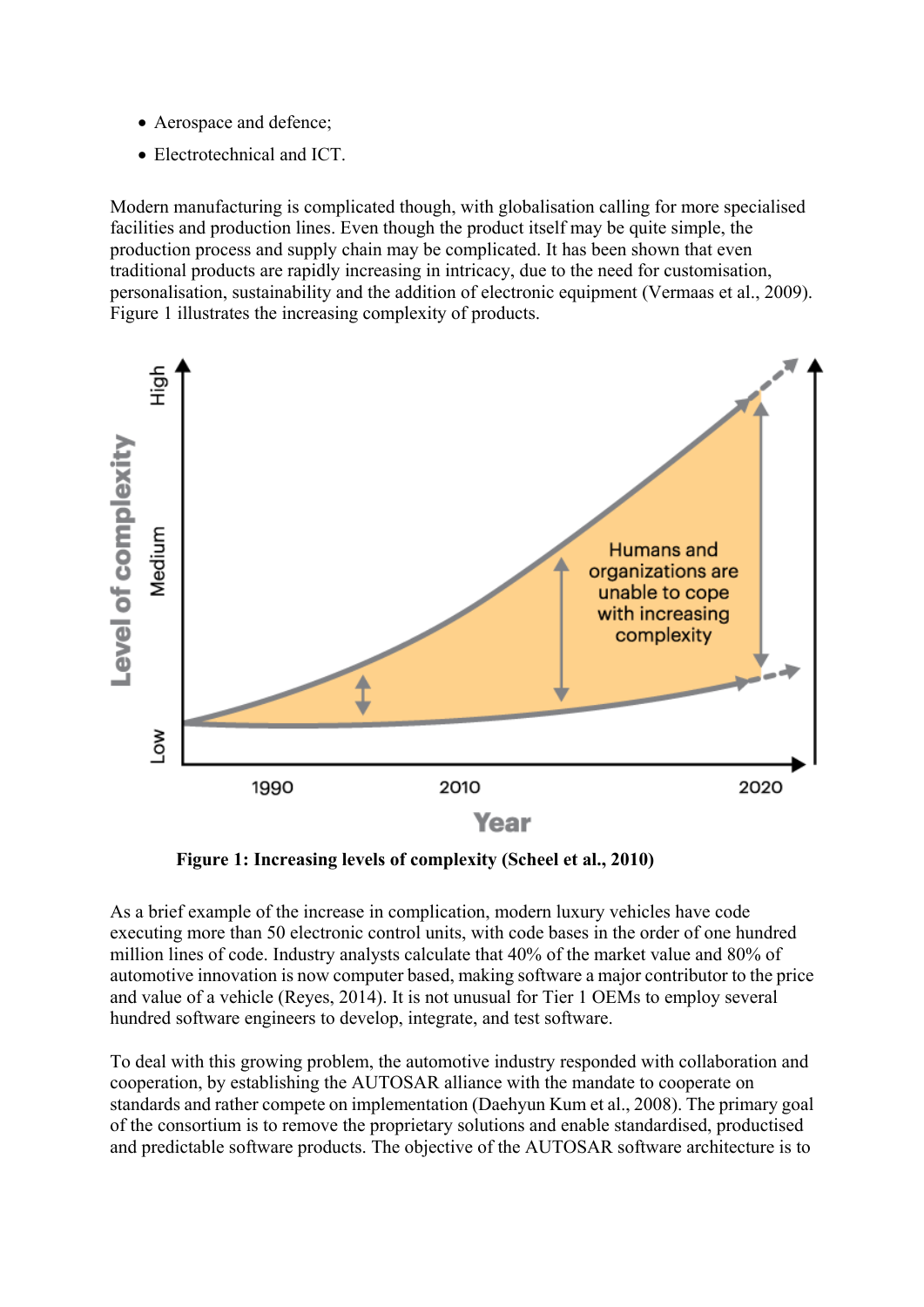provide a clear separation from the application (differentiation) and the infrastructure (commodity) domain.

Not only does product complication constantly increase, the business environment also becomes more complex. The rapid globalisation not only offers the opportunity of a more diverse set of potential suppliers and customers, but also brings new competition (Stark, 2011). Unfortunately though, a globalised market also introduces more complication in the form of differences in regulations and cultural norms between countries and regions.

A more complicated product also results in a more complicated supply chain. As products become more sophisticated, engineering and manufacturing enterprises have to become more specialised. Modern products go through several stages of integration and assembly, with the original equipment manufacturers aggregating components, subsystems or even entire systems from many suppliers (Gandhi, 2013). The product of one enterprise is often one of several inputs into the production process of another enterprise. Or the product of one company is used to support the product of another company. For example, the lifting jacks designed and manufactured by company A is used to maintain the locomotives produced by company B, which is in turn operated by company C. To maintain product quality amongst overlapping suppliers, it becomes even more important to evaluate each supplier and establish valuable relationships.

# **Engineering of complicated products**

With the exponential increase in the complication of products, the systems approach to product development, realisation, utilisation and support increases in importance (Erasmus and Doeben-Henisch, 2011). The discipline of systems engineering is quite proficient at addressing complicated products with a large number of components and interfaces. It has managed to adapt the older subject field of systems theory into a practical methodology of specifying and verifying complicated systems (INCOSE, 2015). The discipline also takes into account the need to address manufacturing, utilisation and support considerations early in the product development phase of the system lifecycle, although it struggles with enterprise-level systems (Erasmus et al., 2015).

Compared to the more traditional engineering disciplines, such as civil and mechanical engineering, systems engineering is certainly a younger sibling, born from the exponential increase in the complexity of modern products (Cogan, 2012). Though it is not clear exactly how and where the practice of systems engineering started, the complexity of aircrafts led the military to adopt a systems thinking and analysis approach, accelerating the development of systems (Cogan, 2012). Many government departments of the United States of America have adopted systems engineering and even made it mandatory for contractors to follow their methodology (INCOSE, 2011).

Systems engineering has become almost standard practice in several industries, beyond the traditional aerospace and defence applications. Commercial entities have increasingly adopted the systems engineering approach over the decades, due to the following three factors (Kossiakoff et al., 2011):

- The rapid advancement of technology introduces more technical risk in the development of a product, which requires technical management;
- Fierce competition forces system-level trade-offs to produce superior products; and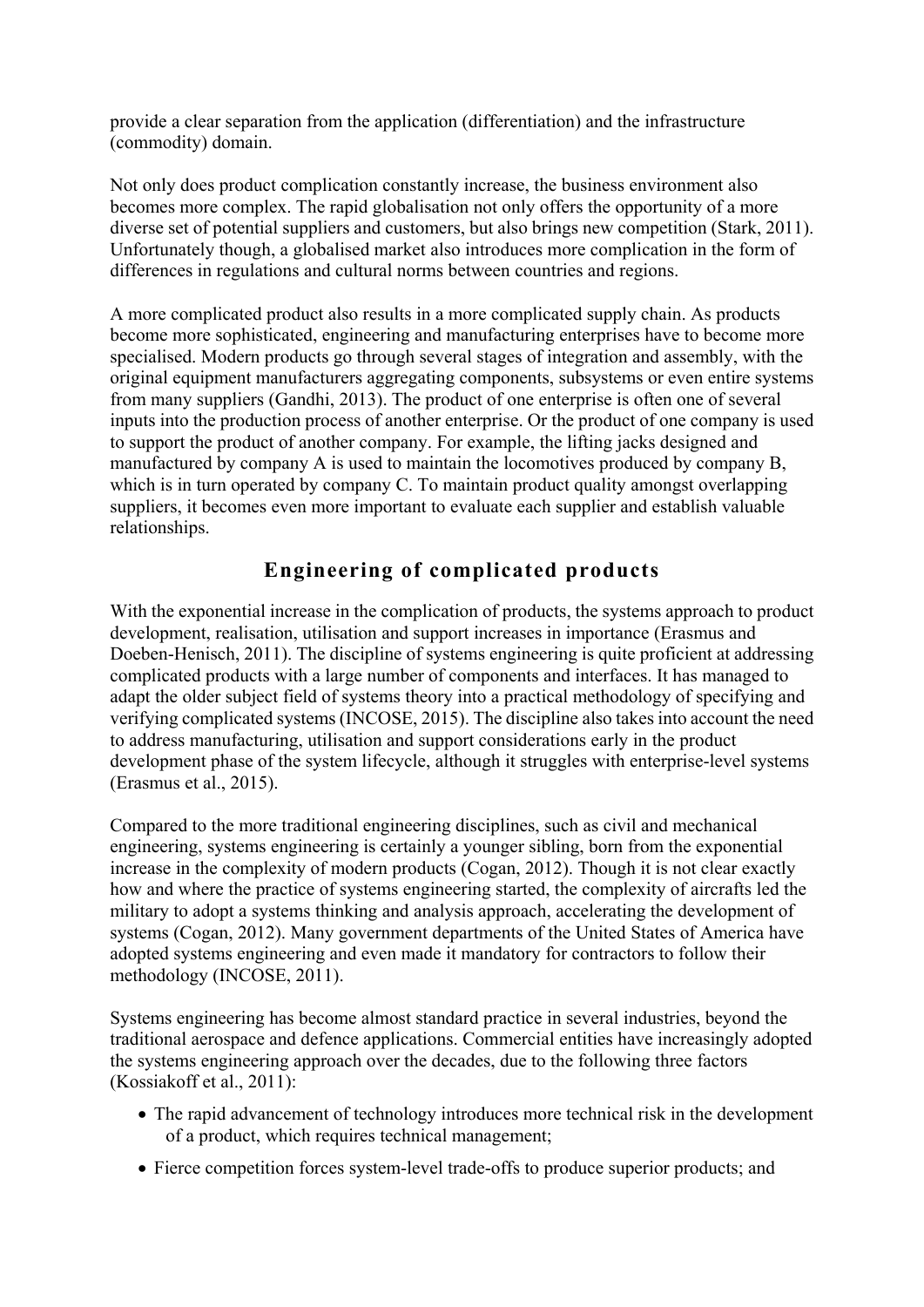Increased specialisation requires a more modular system which can be designed and produced by different parties, which makes stringent interface management necessary.

With the release of the international standard ISO/IEC 15288 in 2002, systems engineering is now the preferred practice for the development of complex products, especially those requiring multiple engineering disciplines (INCOSE, 2011). It should be noted that systems engineering is concerned with the definition of a product which will satisfy the stakeholder expectations and the validation of the product, but not with the physical creation of the product (US Air Force, 1969). However, the verification that the product was created as defined by the systems engineering effort and validation that the product satisfies the original need, does fall within the scope of systems engineering (IEEE Computer Society et al., 2005).

The systems engineering discipline is mature and positioned well to deal with the development and integration of modern, complicated products, but it has enjoyed minimal adoption in most industries in South Africa. Where it has seen adoption, it is seen as a supplementary practice, often resulting in a constrained or partial implementation.

# **In the South African context**

Even though fourteen of the sixteen industries identified by IPAP require modern engineering and manufacturing techniques, the four industries where South Africa competes most visibly in the global market are highlighted here to identify the real problems encountered in these industries.

#### *Automotive*

Strong competition and high level of customer expectations in today's global automotive market have forced organisations to strive for shorter product development cycles by focussing more on their supply chains (Manzouri et al., 2010). Supply chain management integrates supply and demand management within and across companies as a collaborative approach that includes various role players in the supply chain. These players significantly contribute to improved product quality, shorter lead times, and a higher responsiveness, at lower cost and improved customer satisfaction levels (Bennett and O'Kane, 2006; Humphreys et al., 2007; Lockström et al., 2009).

The South African automotive industry has grown to become the leading manufacturing sector in the economy. Even though the industry is very competitive and many world class management practices are already in use in the industry, the business environment has changed over the past few years. There is pressure on South African automotive component manufacturers (ACMs) to compete with the best in the world from a cost and quality perspective in order to survive (Ambe and Badenhorst-Weiss, 2011). The automotive industry is under severe pressure and faces many supply chain problems that are a result of rapid developments in supply chain management, technological advancements, high labour costs, poor infrastructure, globalisation and increasingly demanding customers who are squeezing their suppliers on price and non-price factors (Naude, 2013). The role of ACMs in the competitiveness and the survival of the automotive industry is vital, as ACMs are the main contributors to employment in the automotive industry and they can make a great contribution to the cost competitiveness of the South African automotive industry (Naude, 2013).

#### *Aerospace*

Some of the challenges for the South African aerospace sector include (Kraemer-Mbula, 2008):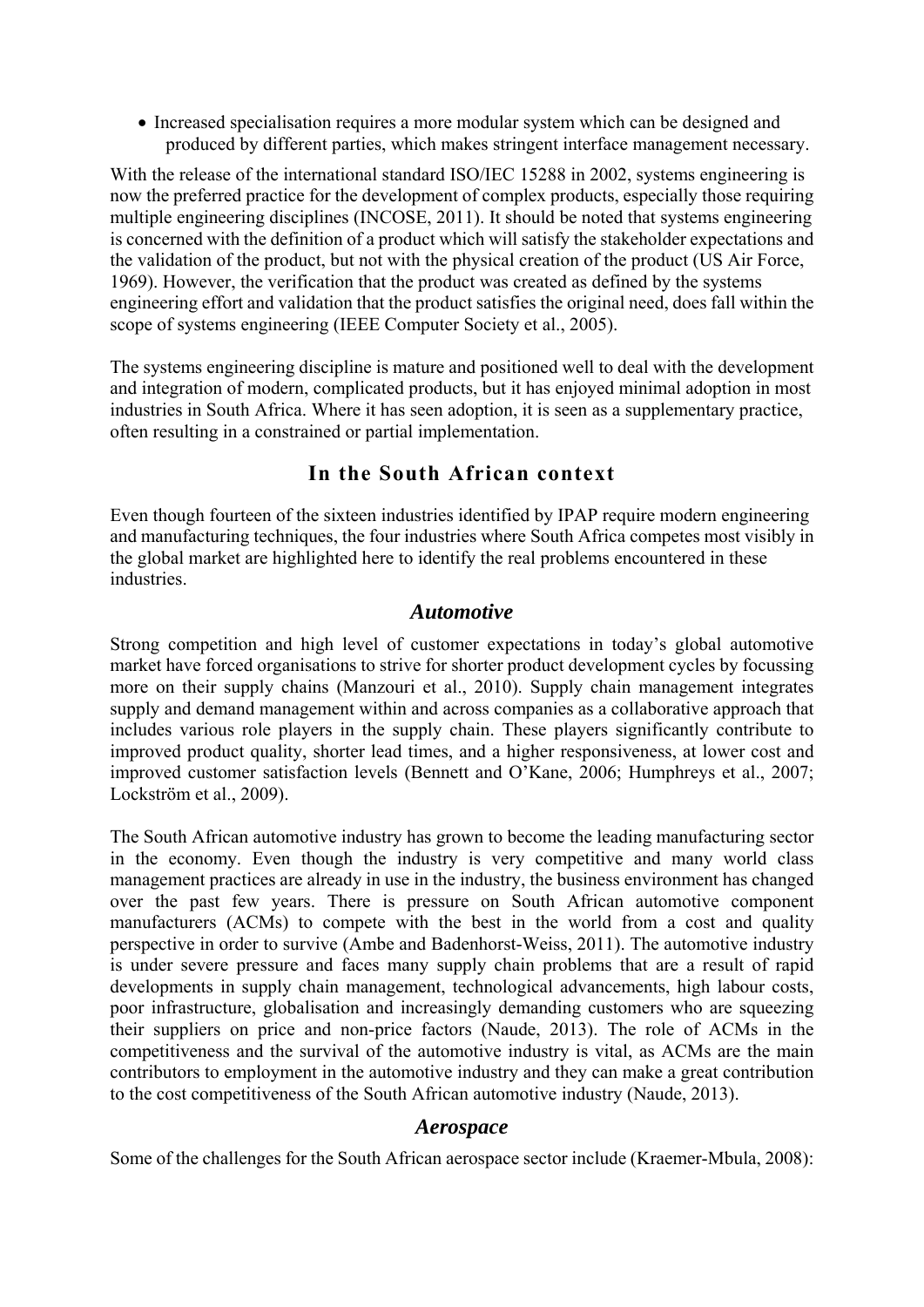- The changing nature of aerospace manufacturing: major changes in global production chains are increasingly demanding higher technological capabilities;
- The ability of domestic aerospace companies to adapt to the new terms of global competition and to upgrade the manufacturing capabilities of lower-tier suppliers;
- The integration of aerospace manufacturing into domestic supply value chains: technological capabilities in these sectors still remain insufficient while most of the production is exported instead of incorporated into domestic advanced manufactures.
- The complex nature of aerospace and its traditional connection to the state: creating an adequate regulatory environment for aerospace. Close collaboration between government, industry, academia and research institutions is a key element to improve the industry's competitiveness.

#### *Mining*

Supply chain management entails an integrative and systems philosophy of managing the total flow of a distribution channel from suppliers to ultimate user. A typical supply chain comprises suppliers of raw materials, manufacturers, retailers and consumers. The ultimate objectives of a supply chain are ensuring customer satisfaction, improving quality, reducing cost and improving services. Key role-players in the South African coalmining industry include mining companies, government departments responsible for minerals and environmental affairs, domestic and export coal customers, rail transport services, and the main coal export facility at Richard Bay Coal Terminal (Pooe and Mathu, 2011). The following inefficiencies have been observed in the mining industry:

- The supply and quality of coal remains problematic and has caused power stations to operate well below their capacity, resulting in revenue losses.
- Features such as strategies, technologies, people and systems (Pooe and Mathu, 2011).
- Increasing formalisation and integration among collaborating organisations
- Supply chains provide logical platforms for collaborations.
- The success of collaboration largely depends on technology. The benefits span from raw material suppliers to customers. It brings down inventory, increases forecast accuracy and increases revenue to customers.
- Effective collaboration is a source of competitive advantage which aims to improve customer service, profit generation, asset utilisation and cost reduction.

# *Agribusiness*

Several managers of South African agribusiness have highlighted the following three key challenges facing the industry sector beyond 2000 (Darroch, 2010):

- Lower trade barriers and the ability of well-resourced multinational firms to transfer technology, marketing and management know-how from country to country at relatively low cost have led to increased global competition (Darroch, 2010);
- An organisation requires specific abilities in order to successfully form and manage supply chains, including a focus on holistic systems that integrate the whole supply chain and an emphasis on product and service quality and quality assurance (e.g. food safety) along the supply chain, (van Duren and Sparling, 1998; Boehlje et al., 1999; Tan, 2001);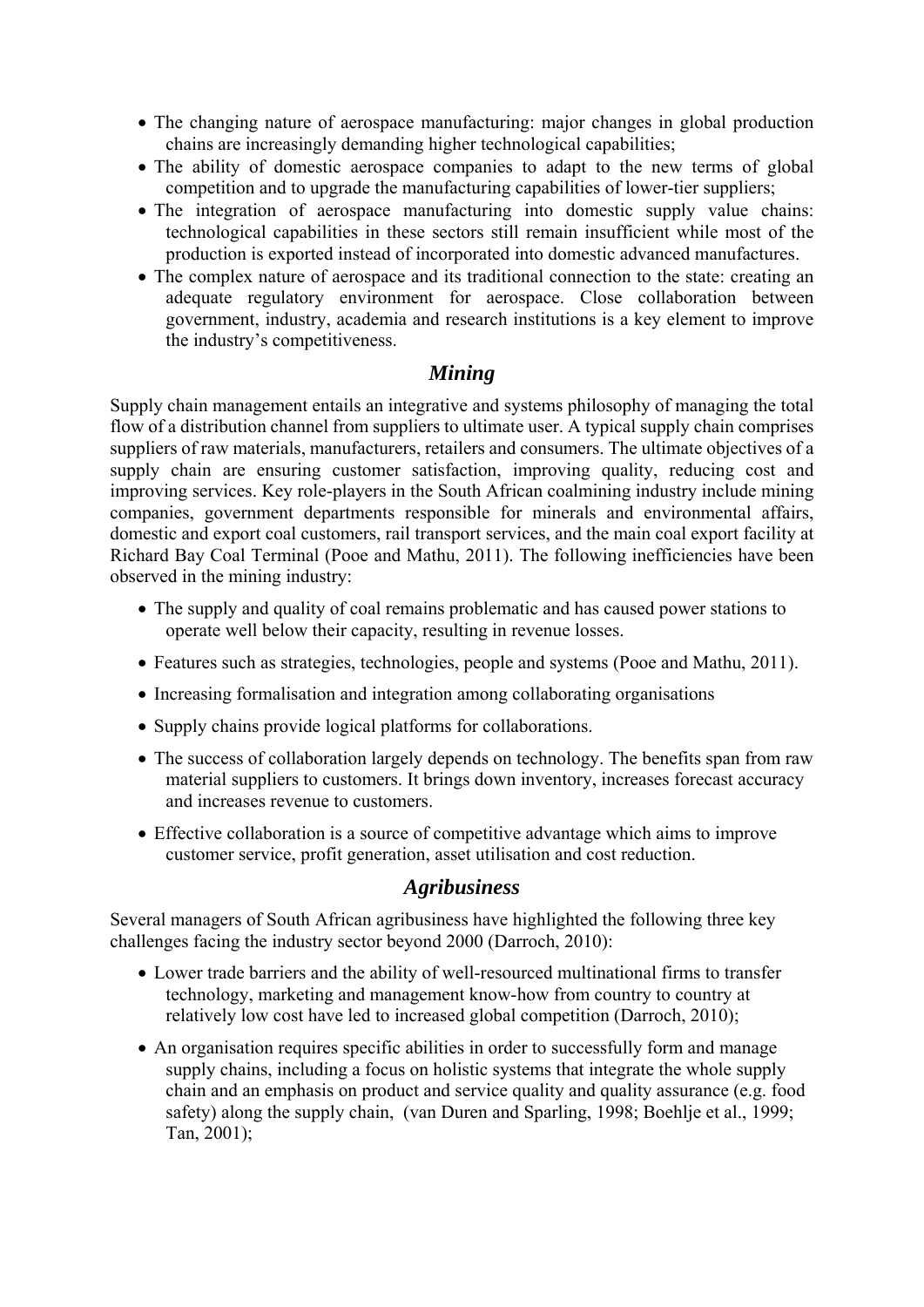Overcoming barriers to successful supply chain management, such as the lack of communication and information flow across the players in the chain (van Duren and Sparling, 1998; O'Keeffe, 1998; Boehlje et al., 1999).

# **The future of supply chains**

From these brief investigations of four major industries in South Africa it is clear that supply chain management is causing significant problems. South African companies are struggling to maximise benefit from their supply chains due to poor communication and information sharing between participants in the supply chain. Considering that products are becoming more complicated and supply chains larger with more specialised suppliers, the problems experienced with supply chain management will continue to worsen. Original equipment manufacturers will become more dependent on suppliers to deliver high quality components and services. As components become more intricate and sophisticated, the engineering and manufacturing will happen more in the supply chain, rather than within the customer-facing enterprise.

Previously, companies mass-produced products anticipating sales. However, in today's highly competitive global economy, the consumer's higher expectations are driving demand for customisation. The prospering companies are those that truly understand their markets and the individual needs of each customer. The world has shifted, creating the rise of customer power and influence.

Improving visibility throughout the supply chain remains a top objective (Barloworld Logistics, 2014). As businesses become more integrated both internally and externally, with key suppliers and service providers, supply chain visibility will naturally increase. There is recognition that supply chains vary according to the needs of the product, service or customer. Each supply chain requires effective alignment, integration, management and visibility in order to sustain the levels of customer service demanded today.

#### **PLM as an enabler**

With the increased need to integrate design packages and components from numerous suppliers, the importance of supply chain integration also increases. Traditionally, this portion of the practice has been lacking, with most of the focus placed on the management of requirements and the product configuration. Product lifecycle management has the potential to increase the scope of systems engineering. Through the improved sharing and exchange of product information between suppliers and integrators, the reach of systems engineering discipline extends beyond the traditional enterprise. It also holds the potential of extending the reach of systems engineering discipline to the utilisation and support phases of the product, by creating a more direct link between the utilised product and the design authority, through technologies such as the Internet-of-Things.

Fourteen of the sixteen commodities and products of IPAP require modern engineering tools and techniques, necessitating collaboration between several parties. This collaboration is facilitated by the exchange of information between the different organisations. For this reason, several international tier-one original equipment manufacturers have started integrating their supply chains by encouraging their suppliers to use the same product lifecycle management (PLM) software suites. For example, Boeing expects all the suppliers for the 787 Dreamliner to work with a specific set of PLM software, making it easier to standardise on design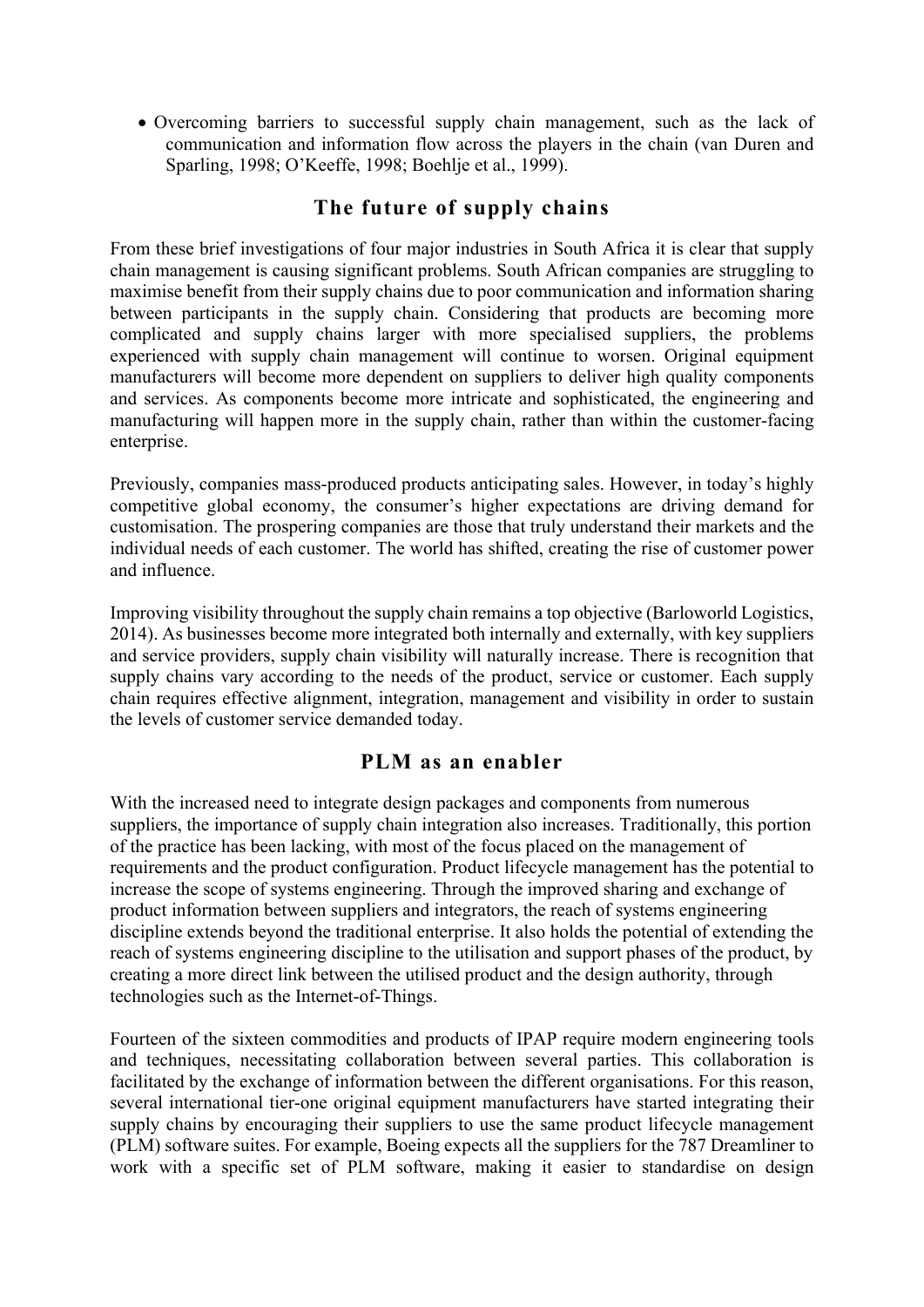information, specifications, engineering rules, operational parameters and simulation results across the extended enterprise (Feller, 2004). Some have even gone as far as hosting a platform for all its suppliers to work in. Such a common platform holds many benefits for parties involved, especially in supply chains that are geographically dispersed.

The adoption of product lifecycle management as a business approach and the use of the related software suites are struggling to gain support and traction in South Africa (Slansky, 2014). This makes it difficult for local manufacturers to complete in the global market and maintain proper control of their products as it progresses through the different life stages. It also makes it difficult for local engineering and manufacturing organisations to participate in certain high-technology industries, such as automotive and aerospace.

Product Lifecycle Management (PLM) is a business solution which aims to streamline the flow of information about the product and related processes throughout the product's lifecycle such that the right information in the right context at the right time can be made available (Ameri and Dutta, 2005). It is a software-enabled strategy to improve processes to conceptualize, design, develop and manage products, driving higher levels of product profitability. PLM enables three types of integration, along the following axes:

- PLM addresses the entire lifecycle of a product and the associated information from conception through design and development, release to manufacturing, after-sales service (asset, operation and maintenance management), disposal and obsolescence.
- PLM allows for improved collaboration between practitioners from different disciplines and business functions.
- PLM integrates people, data, processes and business systems to provide a product information methodology for the company and its extended enterprise.



**Figure 2: PLM and the systems engineering V-model**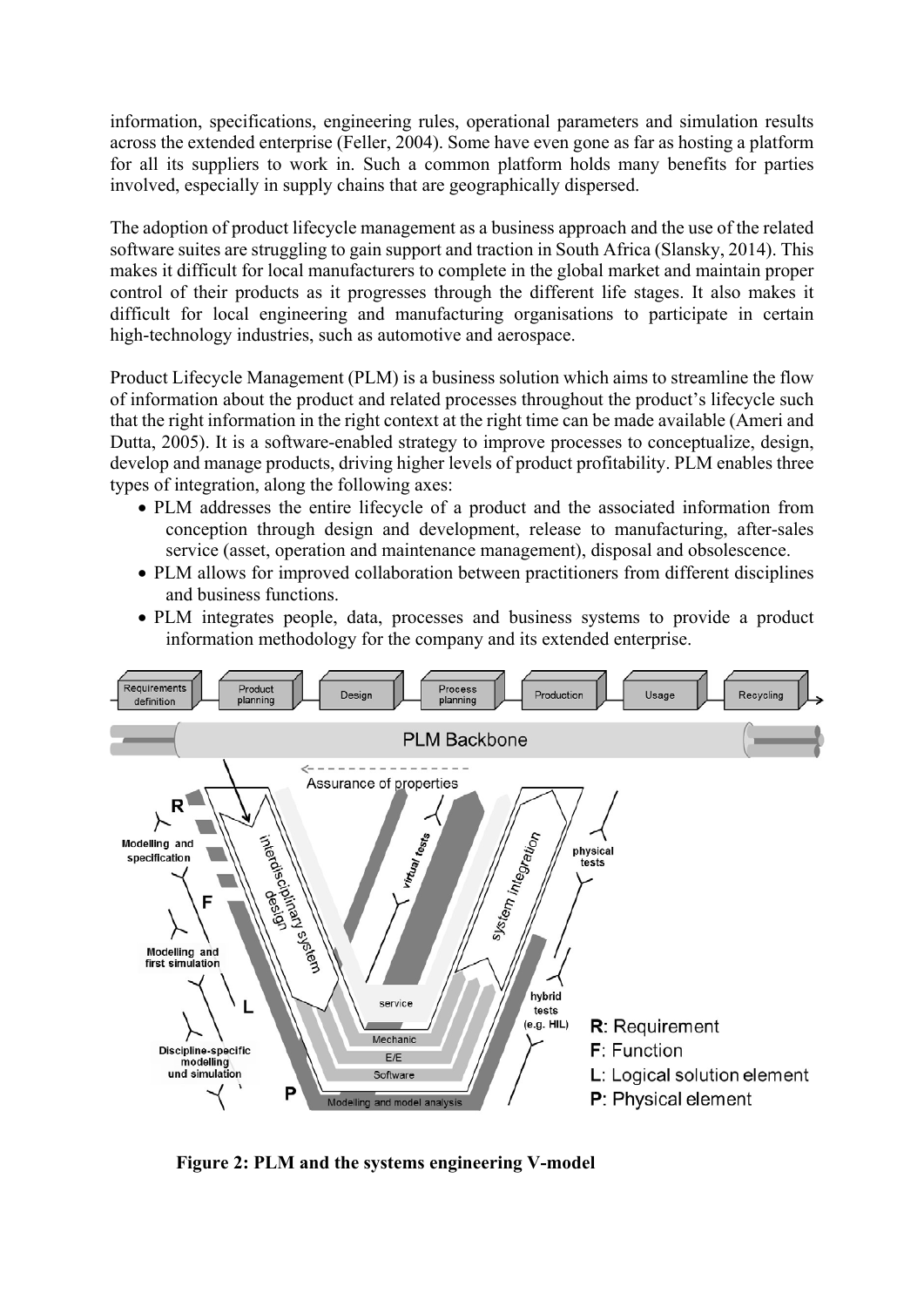Figure 2 shows how PLM aligns to the V-model to enable systems engineering. PLM delivers the following values (Stark, 2011):

- Manage the product portfolio and maximise financial return;
- Providing control and visibility over products throughout the lifecycle;
- Managing product development, support and disposal projects effectively;
- Managing feedback about products;
- Managing intellectual property;
- Enabling multi-disciplinary design and with supply chain partners;
- Managing product-related processes so that they are effective;
- Capturing and maintaining the integrity of product definition information;
- Knowing the exact characteristics of a product throughout its lifecycle (Stark, 2011).

By comparing the aforementioned industry challenges with the various solutions that PLM can offer, it seems to be a single solution to a multitude of problems. PLM can be integrated into most discreet industries (aerospace, mining, agribusiness and automotive) and is the mechanism which facilitates the relationship between the various participants in the supply chain, by enabling the exchange of the information that describes the product, its configuration and intended use.

# **Conclusion**

In order to put South Africa on a higher, job-rich growth path, and enable us to compete and succeed as a manufacturing destination in the global economy, the manufacturing industry must be developed to maintain proper control of their products as it progresses through the different life stages. PLM streamlines the flow of multi-disciplinary information about products, services and related processes throughout a complete lifecycle, to ensure that the right information is available in the right context and at the right time.

With the product, the business environment and the supply chain rapidly increasing in complexity, good systems engineering discipline is crucially important to deliver products which satisfy customer expectations. This paper positions PLM as an enabler for systems engineering, by empowering the discipline and extending the techniques to all product lifecycle phases and across the supply chain. However varied the industries their products, by simply acknowledging the benefits of PLM within an industry that requires development, it can be seen that there does indeed exist a need for PLM in South Africa.

#### **References**

Ambe, I.M., Badenhorst-Weiss, J.A., 2011. South African automotive industry : trends and challenges in the supply chain. Journal of Contemporary Management 8, 337–362.

Ameri, F., Dutta, D., 2005. Product Lifecycle Management: Closing the Knowledge Loops. Computer-Aided Design and Applications 2, 577–590. doi:10.1080/16864360.2005.10738322

Barloworld Logistics, 2014. 2014 Supply Chain Foresight Survey (Survey). Barloworld Logistics.

Bennett, D., O'Kane, J., 2006. Achieving business excellence through synchronous supply in the automotive sector. Benchmarking: An International Journal 13, 12–22. doi:10.1108/14635770610644547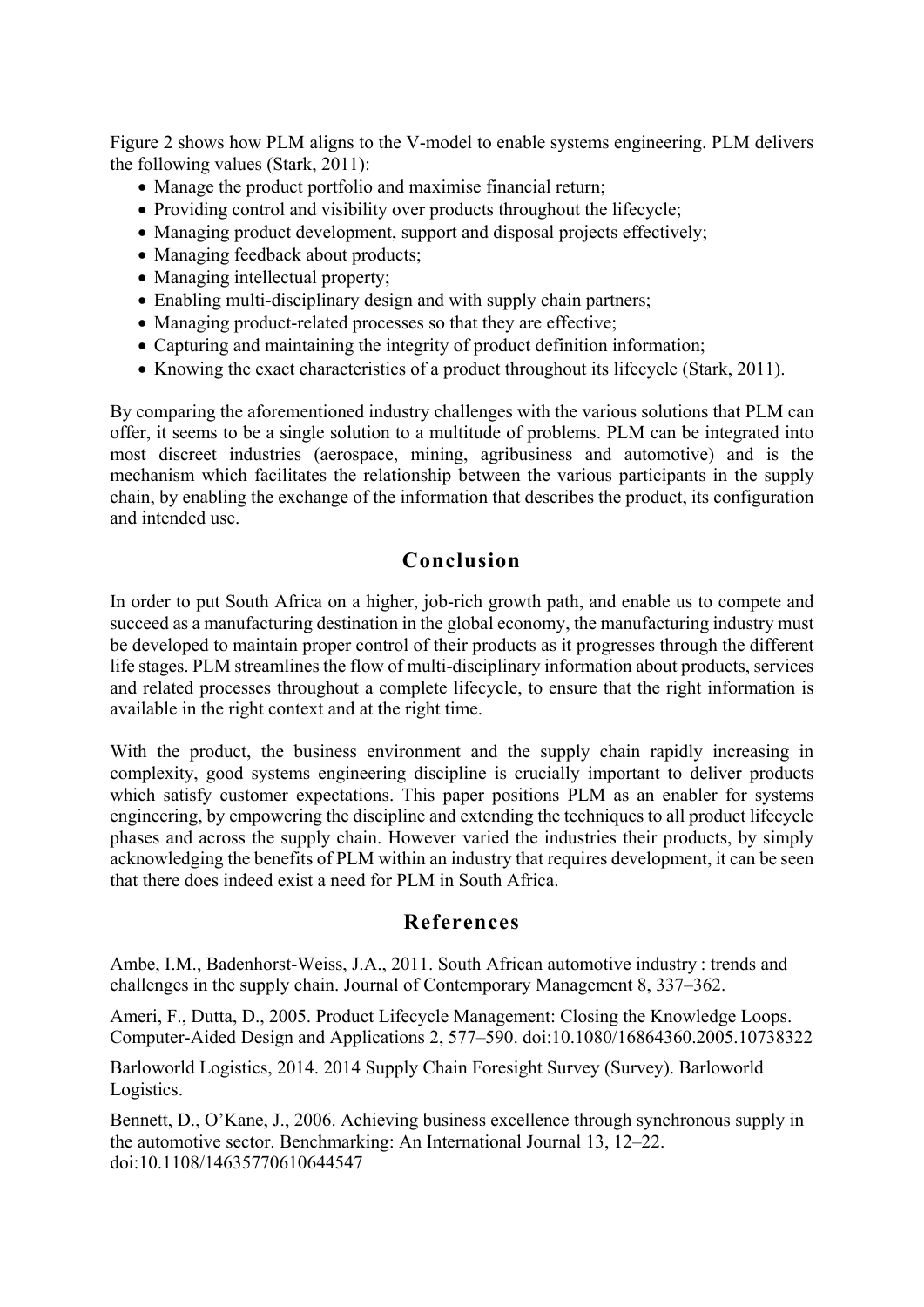Boehlje, M.D., Hofing, S.L., Schroeder, R.C., 1999. Value chains in the agricultural industries (Staff Paper No. 99-10). Purdue University, Department of Agricultural Economics, West Lafayette, Indiana, United States.

Cogan, B. (Ed.), 2012. Systems engineering Practice and theory, First. ed. InTech, Rijaka, Croatia.

Daehyun Kum, Park, G.-M., Seonghun Lee, Wooyoung Jung, 2008. AUTOSAR migration from existing automotive software, in: Proceedings of ICCAS 2008. Presented at the International Conference on Control, Automation and Systems, 2008, IEEE, Seoul, pp. 558–562. doi:10.1109/ICCAS.2008.4694565

Darroch, M.A.G., 2010. Challenges facing agribusiness supply chains in South Africa beyond 2000. Agrekon 40, 505–521. doi:10.1080/03031853.2001.9524969

Department of Trade and Industry, 2013. Industrial policy action plan: economic sectors and employment cluster, IPAP 2013/14 - 2015/16. Department of Trade and Industry, Pretoria.

Department of Trade and Industry, 2007. National industrial policy framework. Department of Trade and Industry, Pretoria.

Erasmus, J., Erasmus, L.D., Pretorius, J.-H.C., 2015. Towards unification of product and enterprise system descriptions, in: IAMOT 2015 Conference Proceedings. Presented at the 24th Annual IAMOT Conference, International Association for Management of Technology, Cape Town, South Africa, pp. 1837–1850. doi:10.13140/RG.2.1.2613.2643

Erasmus, L.D., Doeben-Henisch, G., 2011. A theory for the systems engineering process, in: AFRICON 2011. IEEE, Livingstone, pp. 1–5. doi:10.1109/AFRCON.2011.6071989

Feller, J., 2004. Boeing Signs Long-Term Contract With IBM and Dassault Systèmes to Standardize Product Lifecycle Management Platform on Version 5 [WWW Document]. IBM News Room. URL https://www-03.ibm.com/press/us/en/pressrelease/6670.wss (accessed 1.16.15).

Gandhi, P., 2013. Product Lifecycle Management Importance and Approach. International Journal of Applied Information Systems 5, 28–30. doi:10.5120/ijais13-450930

Humphreys, P., Huang, G., Cadden, T., McIvor, R., 2007. Integrating design metrics within the early supplier selection process. Journal of Purchasing and Supply Management 13, 42 – 52. doi:http://dx.doi.org/10.1016/j.pursup.2007.03.006

IEEE Computer Society, Software and Systems Engineering Standards Committee, Institute of Electrical and Electronics Engineers, IEEE-SA Standards Board, 2005. IEEE standard for application and management of the systems engineering process, First. ed. Institute of Electrical and Electronics Engineers, New York, N.Y.

INCOSE, 2015. Systems engineering handbook: a guide for system life cycle processes and activities, Fourth. ed. John Wiley & Sons, Inc., Hoboken, NJ.

INCOSE, 2011. Systems engineering handbook: a guide for system life cycle processes and activities, 3.2.2 ed. International Council of Systems Engineering, San Diego, CA.

Kossiakoff, A., Sweet, W.N., Seymour, S.J., Biemer, S.M., 2011. Systems engineering principles and practice. Wiley-Interscience, Hoboken, N.J.

Kraemer-Mbula, E., 2008. Sectoral Analysis of the Aerospace Industry in South Africa (Research Report). Institute for Economic Research on Innovation (IERI), Pretoria, South Africa.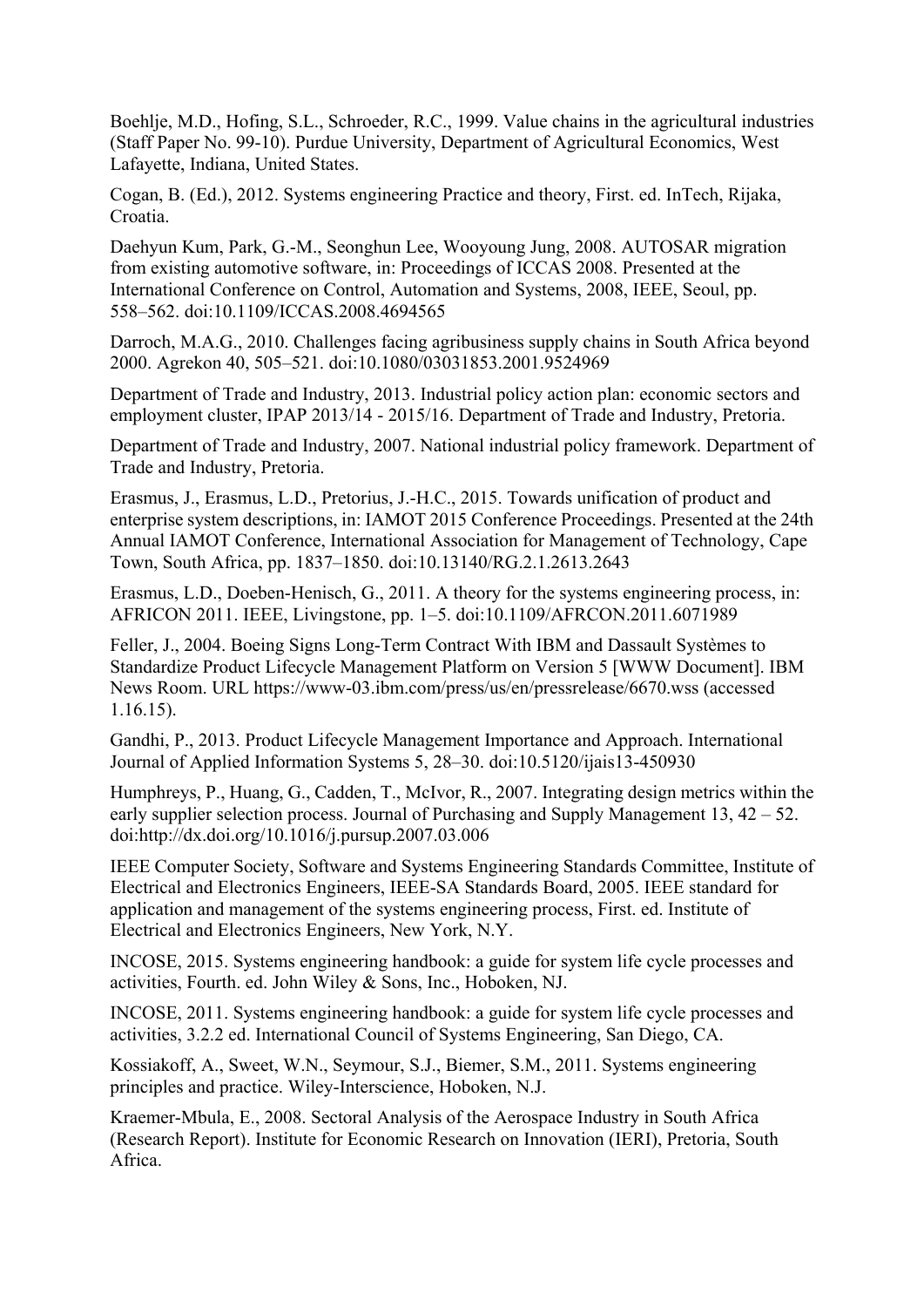Lockström, M., Schadel, J., Harrison, N., Moser, R., 2009. Status quo of supplier integration in the Chinese Automotive Industry: A descriptive analysis, in: Proceedings of 18th IPSERA Conference. Presented at the International Purchasing and Supply Education and Research Association, Wiesbaden, Germany, pp. 5–8.

Manzouri, M., Rahman, M.N.A., Arshad, H., Ismail, A.R., 2010. Barriers of supply chain management implementation in manufacturing companies: a comparison between Iranian and Malaysian companies. Journal of the Chinese Institute of Industrial Engineers 27, 456–472. doi:10.1080/10170669.2010.526379

Naude, M.J., 2013. Supply chain challenges in the South African automotive sector: do location, size and age matter? South African Journal of Economic and Management Sciences 16.

O'Keeffe, M., 1998. Establishing supply chain partnerships: lessons from Australian agribusiness. Supply Chain Management: An International Journal 3, 5–9. doi:10.1108/13598549810200799

Pillay, K., 2013. Deloitte Manufacturing Competitiveness Report. Deloitte Touche Tohmatsu Limited.

Pooe, D., Mathu, K., 2011. The South African coal mining industry: A need for a more efficient and collaborative supply chain. Journal of Transport and Supply Chain Management 5.

Reyes, V., 2014. Dealing with automotive software complexity with virtual prototyping – Part 1: Virtual HIL development basics [WWW Document]. Embedded. URL http://www.embedded.com/design/prototyping-and-development/4430390/Dealing-with-auto motive-software-complexity-with-virtual-prototyping---Part-1--Virtual-HIL-development-bas

ics (accessed 9.30.14).

Scheel, O., Sieg, V., Arzt, T., 2010. Simulation-Based Complexity Management. A.T. Kearney, Inc., Dusseldorf, Germany.

Slansky, D., 2014. Product Lifecycle Management - Global Market Research Study (Market research). ARC Advisory Group, Dedham, MA, USA.

Stark, J., 2011. Product lifecycle management: 21st century paradigm for product realisation, 2nd ed. ed, Decision engineering. Springer, London ; New York.

Stewart Jennings, 2012. Manufacturing: South Africa's Greatest Opportunity for Job Rich Economic Growth (Econimic report). Manufacturing Circle, Johannesburg, South Africa.

Tan, K.C., 2001. A framework of supply chain management literature. European Journal of Purchasing & Supply Management 7, 39 – 48. doi:http://dx.doi.org/10.1016/S0969-7012(00)00020-4

Trading Economics, 2015. Manufacturing - value added (% of GDP) in South Africa [WWW Document]. URL

http://www.tradingeconomics.com/south-africa/manufacturing-value-added-percent-of-gdp-w b-data.html (accessed 4.2.15).

US Air Force, 1969. MIL-STD-499 System Engineering Management, First. ed. US Air Force, Washington, DC.

van Duren, E., Sparling, D., 1998. Supply Chain Management and the Canadian Agri-food Sector. Canadian Journal of Agricultural Economics/Revue canadienne d'agroeconomie 46, 479–489. doi:10.1111/j.1744-7976.1998.tb00974.x